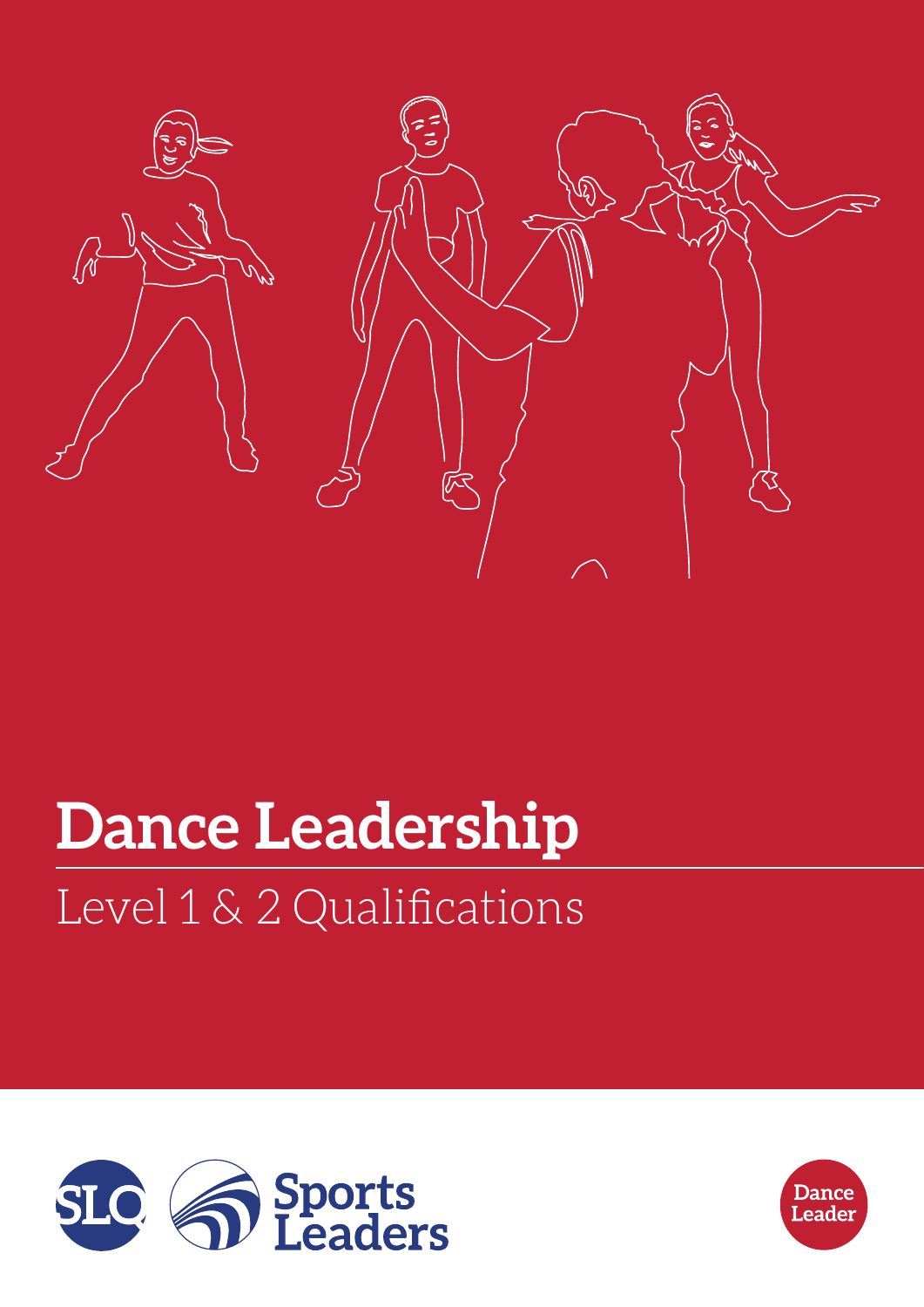# QUALIFICATIONS IN DANCE LEADERSHIP

Dance leadership is the perfect way to diversify your enrichment & leadership offer.

The Level 1 & 2 Qualifications are easy to deliver with adaptations made to make them Covid-19 friendly, making them an essential tool to improve female students' physical health & wellbeing.

Expand your enrichment offer with Dance Leadership Qualifications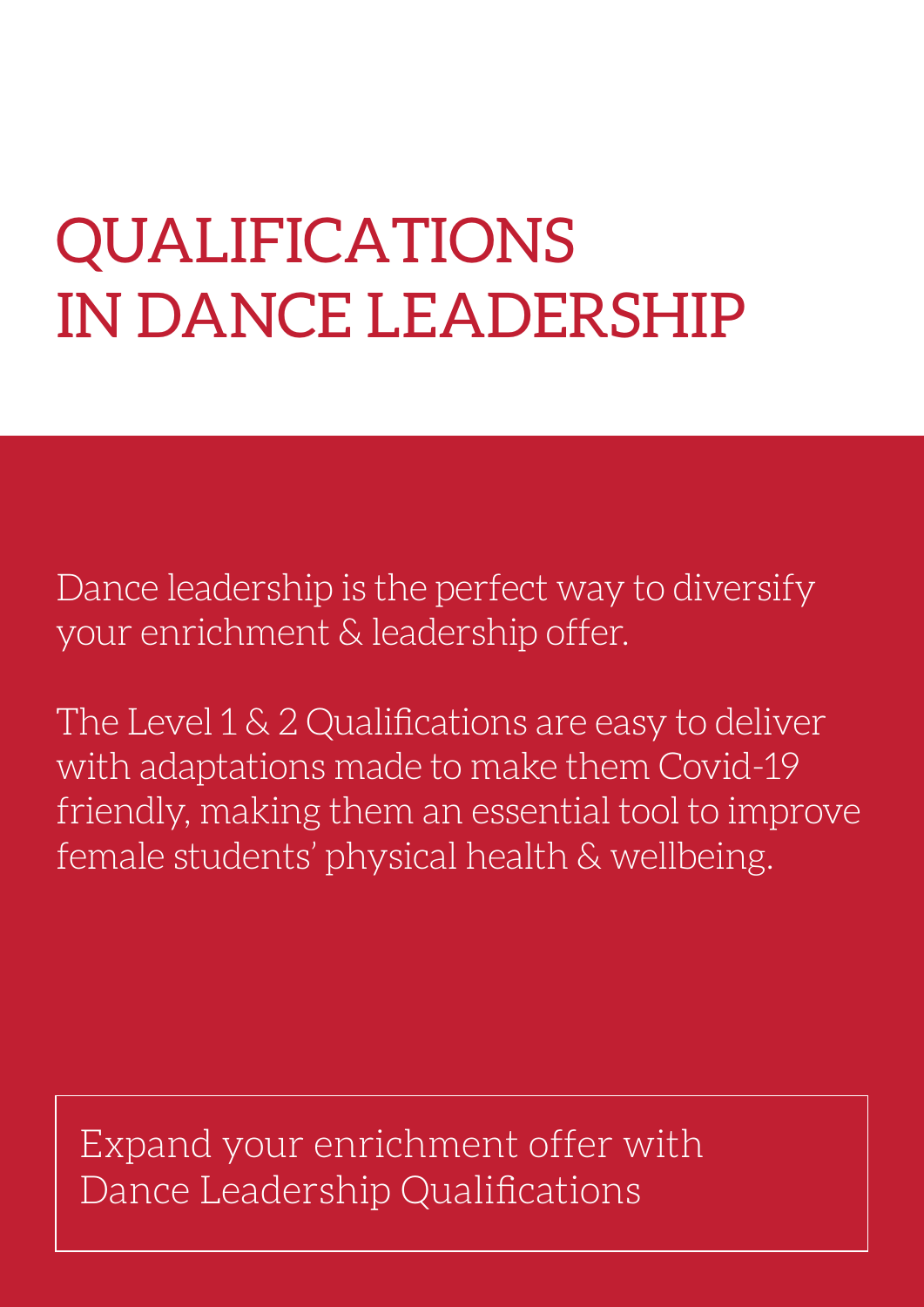# **Qualifications in Dance Leadership**

**Many young people develop a passion for dance at a young age, but there is a significant drop off in participation at secondary school and in community engagement – either due to other commitments, finance or provision within schools and community organisations.**

**Our Dance Leadership Qualifications have been adapted with the latest guidance regarding Covid-19 in mind to ensure safety and easy delivery. This provides your learners with the opportunity to maximise their passion for dance and gain life changing skills, experiences and nationally recognised qualifications.**

With physical inactivity being particularly apparent amongst teenage girls, our Level 1 & 2 Dance Leadership Qualifications are the perfect vehicle to not only engage inactive students, but also give them the platform to develop vital leadership skills and improve their confidence.

Your Dance Leaders can also become advocates for leadership and help engage their peers and younger students. They will also have the skills necessary to help run dance clubs throughout your school to help others become more physically active and engaged.

#### **We have a range of qualifications which use dance as a basis to learn valuable leadership skills suitable for all abilities.**

**Level 1** Qualification in Dance Leadership **Level 2** Qualification in Dance Leadership

#### **We have created over 1 million leaders through our qualifications; this is what they had to say about us:**

- **98%** improved their communication skills
- **96%** learnt to work in a team
- **94%** believed they were more employable
- **78%** said it helped get their first job
- **87%** inspired to get more people engaged
- **83%** wanted to do more in the community



### **What do organisations get from our qualifications?**

By introducing our Dance Leadership Qualifications, you can benefit in several ways, including:

- A platform for learners to develop invaluable leadership skills
- Raise confidence and attainment amongst students
- A series of Learner Support Challenges designed to develop skills and help students re-engage with education and learning after Covid-19
- Reduce physical inactivity (particularly amongst girls)
- Create positive role models for younger students
- Create leaders who can contribute to school or community productions and work with primary aged children
- Improve student and participant recruitment by offering a wider range of extra-curricular activities